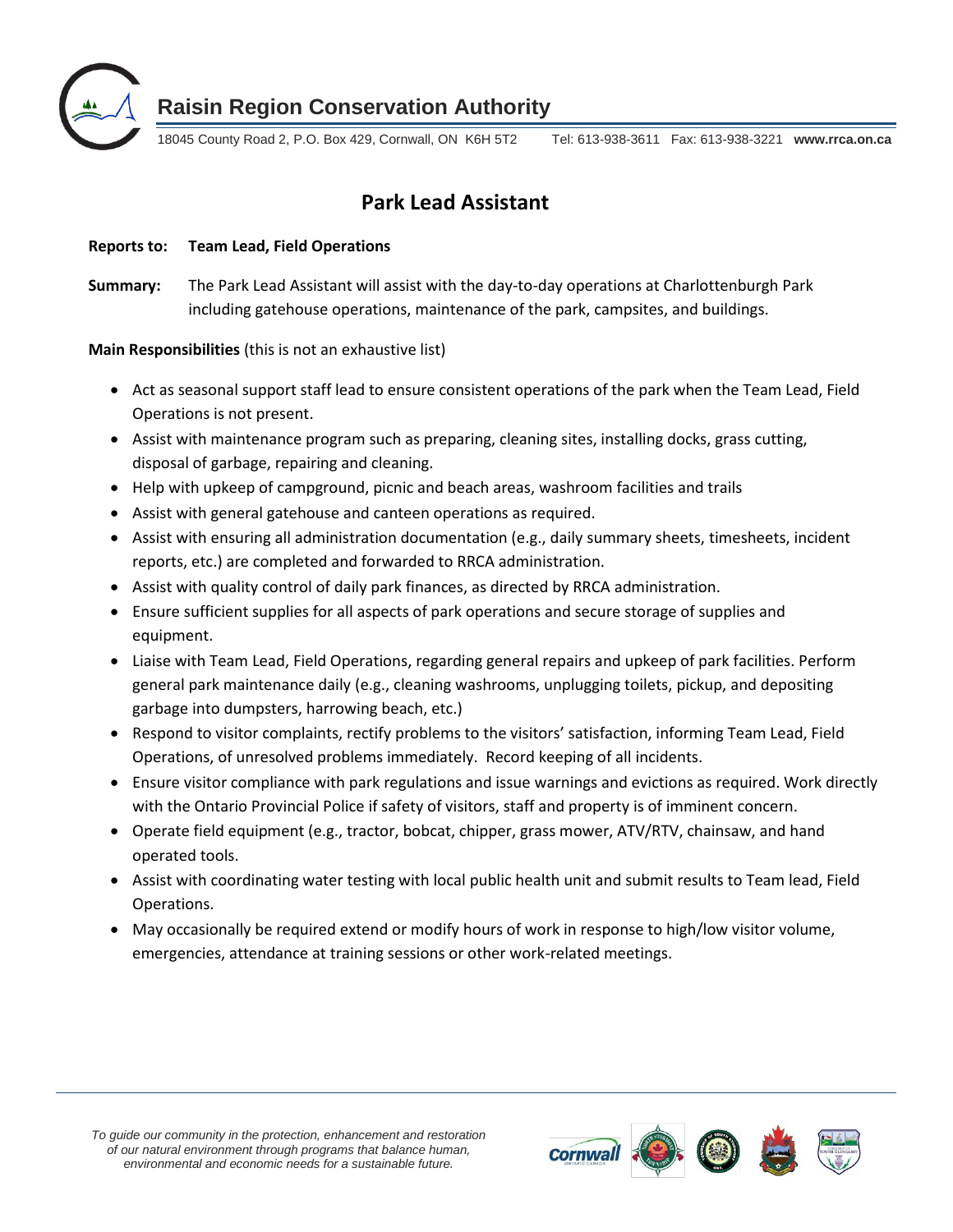

Additional responsibilities:

- Be familiar with and strictly adhere to all the cash handling procedures including the operation of the computerized reservation software.
- Register campers and day users, monitor and control access to all facilities in the park.
- Handle camping reservations and group picnic reservations. (e.g., complete camping permits and/or other documents, and collect all park fees)
- Keep gatehouse building clean and neat daily. Clean campground and campsites (e.g., keep them free from litter and waste) including fire pits.
- Responsible for splitting and bundling wood. Sell firewood and other supplies.
- May be required to operate canteen, selling food and beverages to park visitors.
- Assist in monitoring levels of supplies needed (washroom, cleaning, and canteen supplies). Communicate supply needs to Team Lead, Field Operations.
- Report any problems or safety hazards to the Team Lead, Field Operations.
- Perform other duties as assigned by the Team Lead, Field Operations. Such duties could include assistance with other responsibilities such as visitor services and events.
- Ensure work is performed in accordance with the provisions of the *Occupational Health and Safety Act* and Regulations and all corporate/departmental policies and procedures related to Occupational Health and Safety.

# **Education/Experience:**

- Post-secondary studies and/or training in project management, leadership and/or supervision would be an asset.
- Two to three years of related progressive experience including field work, groundskeeping or construction.
- Experience in supervision would be an asset
- Successful completion of Chainsaw Operator course would be an asset.
- Valid Ontario Glass G Driver's License or equivalent.
- Experience using a cash register or POS system (eg. opening & closing of cash float) is an asset
- First Aid and CPR certification is an asset

#### **Qualifications:**

- Demonstrate public relations skills
- Strong organizational skills and attention to details
- Criminal check required
- Must provide and wear CSA approved safety footwear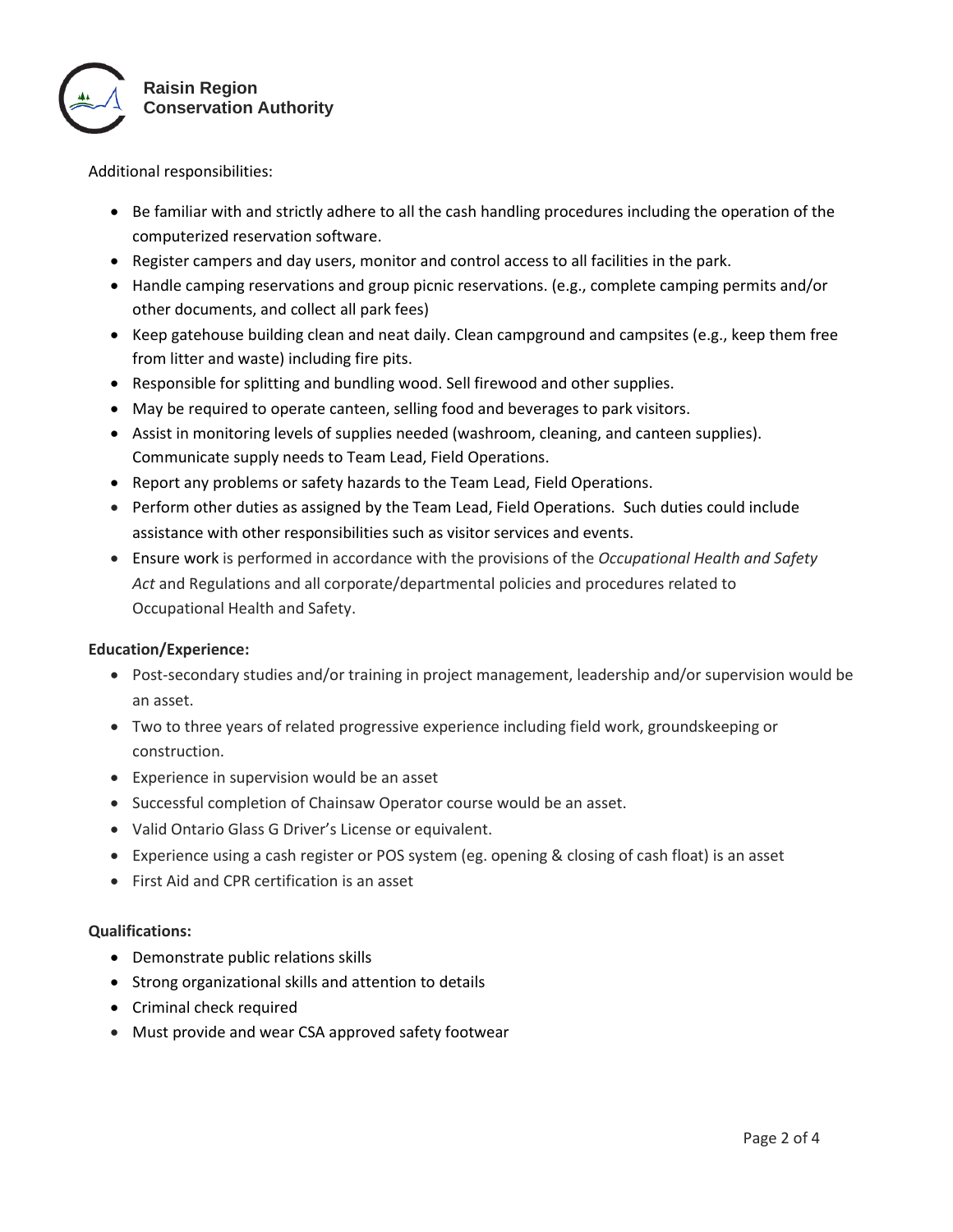

Experience and formal training combined with demonstrated performance and ability may substitute for stipulated academic/experience requirements

### **Skills:**

- Experience with grounds maintenance and the operation of equipment such as lawn mowers, weed eaters, power/manual tools, etc., would be an asset.
- Basic computer skills.
- Working knowledge of the Ontario Health and Safety Act.
- Must be able to work flexible hours including evenings, weekends, and holidays.
- Possess excellent communication skills to effectively communicate with staff and the public.
- Excellent customer service, problem-solving and organizational skills
- Ability to work well independently and as part of a team and carry out duties with minimal supervision.
- Working knowledge of applicable occupational health and safety legislation; in depth knowledge of corporate/departmental policies and procedures related to health and safety.

### **Demonstrated ability to:**

- Effectively supervise and lead a team.
- Communicate effectively and concisely, both orally and in writing.
- Demonstrate integrity, creativity, and enthusiasm in achieving results.
- Succeed in a fast-paced environment.
- Direct activities towards timely completion of assigned tasks.
- Quickly shift priorities and adapt to changes to meet organizational and department requirements.
- Adapt to changes in process, systems, and organization structures.

# **Language:**

• Bilingualism (English/French) is preferred.

Location: Charlottenburgh Park, 19788 County Rd. 2, Summerstown, ON

Start Date: Immediately

Position type**:** Seasonal contract position (possible recurring position)

Pay Range: \$20.38 to \$25.48 per hour

Hours of Work: Up to forty (40) hours per week. Various shifts and hours which may include evenings, weekends, and statutory holidays.